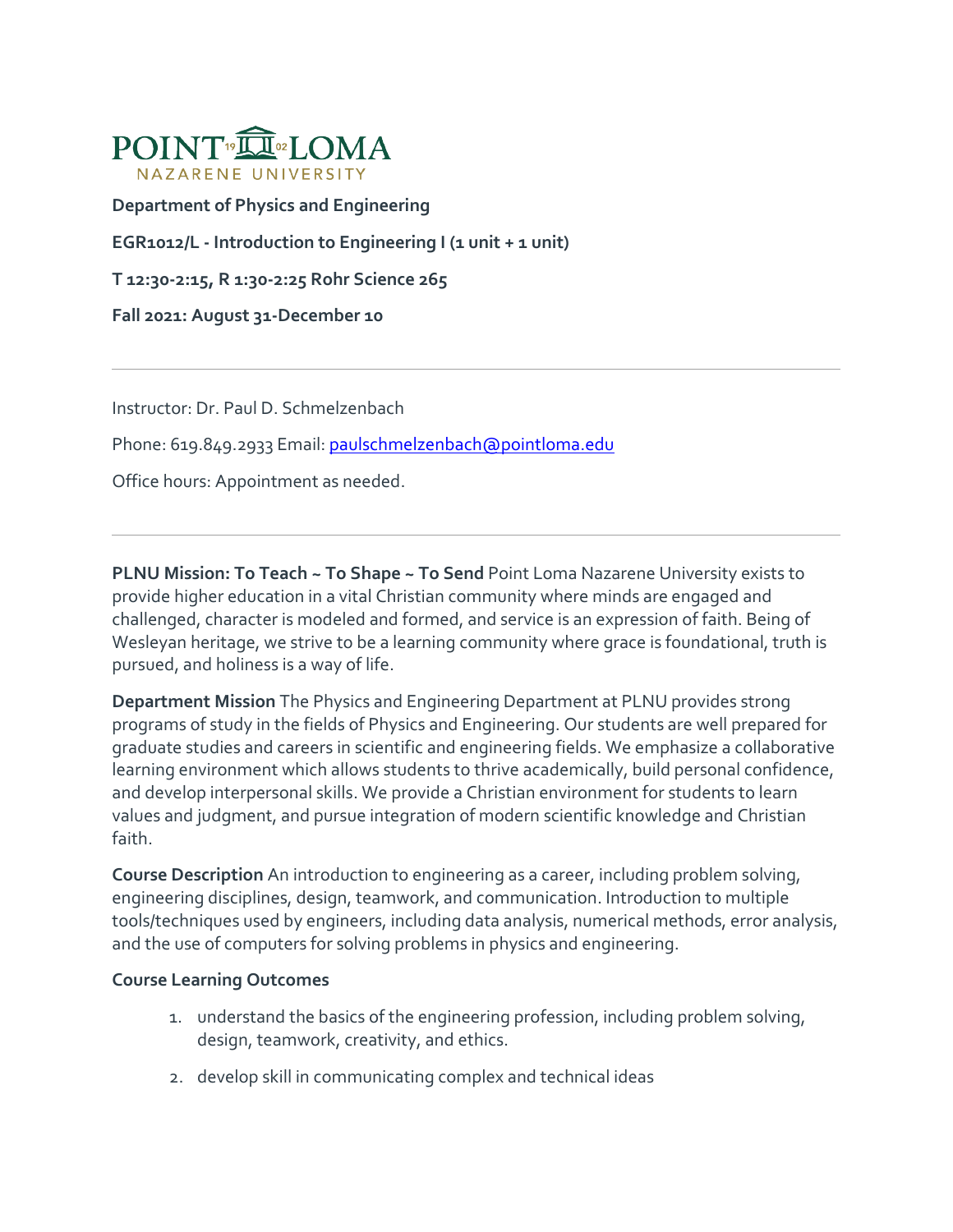- 3. acquire skills to learn how to develop solutions for certain kinds of physics and engineering problems using computational techniques
- 4. understand key ideas of how to use Excel as a tool to solve problems and communicate data in science and engineering
- 5. become proficient at using MATLAB, including writing .m files and correcting or modifying existing code.
- 6. understand how to utilize a microcontroller to solve certain engineering problems

**Program Learning outcomes** This course contributes to meeting the program outcomes by developing student skills in the following areas. Students will have

- 1. an ability to apply knowledge of mathematics, science, and engineering;
- 2. an ability to design a system, component, or process to meet desired needs within realistic; constraints such as economic, environmental, social, political, ethical, health and safety, manufacturability, and sustainability;
- 3. an understanding of professional and ethical responsibility;
- 4. an ability to communicate effectively;
- 5. a recognition of the need for, and an ability to engage in life-long learning;
- 6. an ability to use the techniques, skills, and modern engineering tools necessary for engineering

## **Required Texts and Materials**

- Access to MATLAB
- Access to Excel
- Arduino kit
- Access to SOLIDWORKS

**Course Credit Hour Information** In the interest of providing sufficient time to accomplish the stated course learning outcomes, this class meets the PLNU credit hour policy for a 2 unit class (1 unit class + 1 unit lab) delivered over 15 weeks. Specific details about how the class meets the credit hour requirements can be provided upon request.

## **Assessment and Grading**

The grade you earn in this course is based on the scale below. The points you receive during the course are weighted accordingly:

**(5%) Preclass** Submitted before class lecture days through canvas.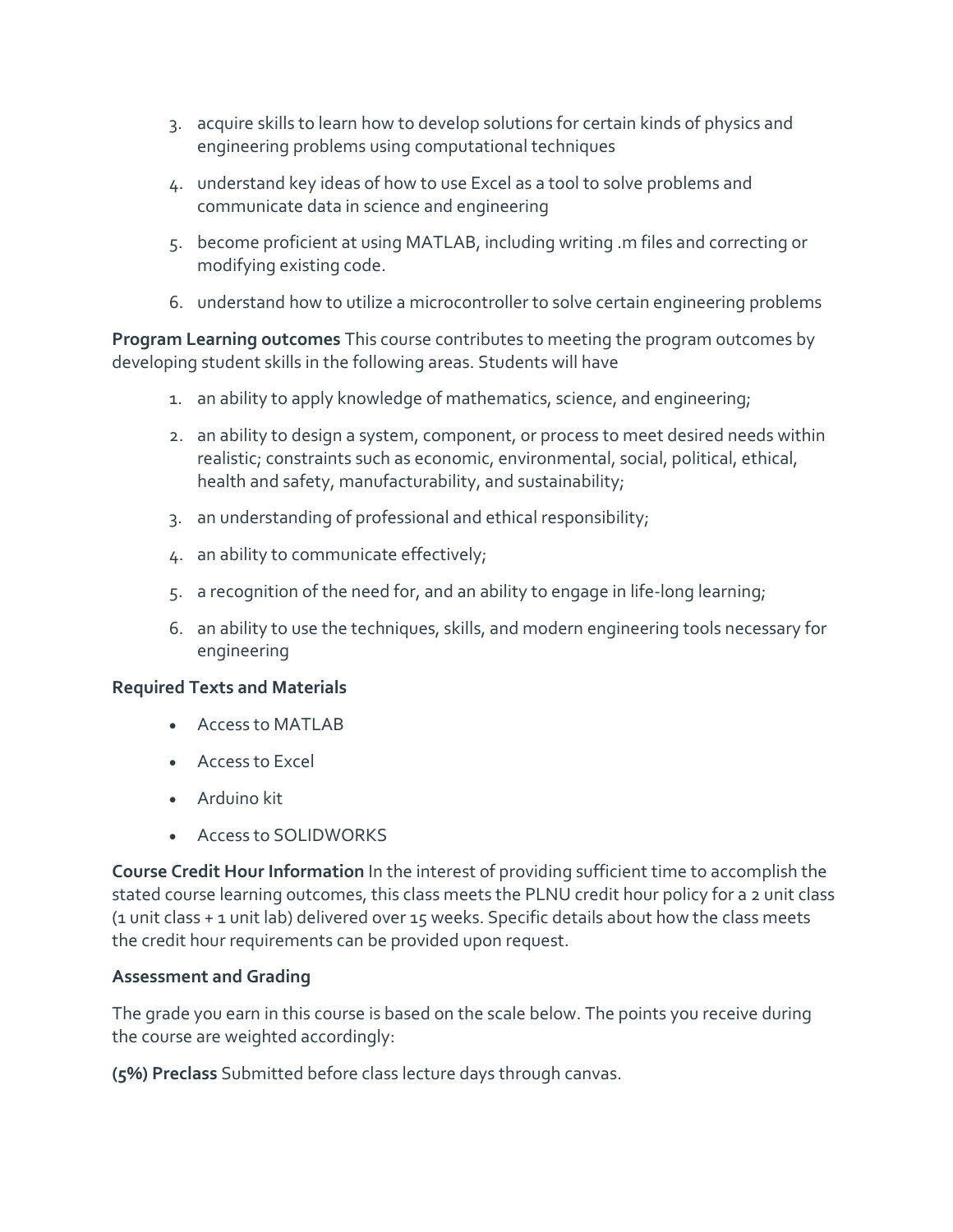**(45%) Projects** are a major component of this class. I encourage collaboration between you and your peers while working on tasks and projects, but your work you say is your own must be your own. The guideline is: you should never have any trouble explaining your work.

**(15%) Team Notebook:** Each of the projects will have a component involving a more significant amount of teamwork. An electronic notebook will be created and shared between group members and submitted each week.

**(25%) Tests** Two tests will be given during the semester allowing you to demonstrate your understanding of what you have been learning.

**(10%) Final Project:** A final project will provide some constraints and parameters but will allow you considerably more freedom to demonstrate the skills you have developed through the semester.

| $\vert A \, 92 - 100 \vert$ | $B+87-89$      | $IC+ 77-79$   | $ID+67-69$    | F Less than 59 |
|-----------------------------|----------------|---------------|---------------|----------------|
| $[A - 90 - 91]$             | <b>B</b> 83-86 | $IC$ 73-76    | $D_{63-66}$   |                |
|                             | $B - 80 - 82$  | $C - 70 - 72$ | $D - 60 - 62$ |                |

**Exams** Examinations and the Final Examination will include problems and questions over material explored throughout the class. No examination shall be missed without prior consent or a well-documented emergency beyond your control. A score of zero will be assigned for an examination that is missed without prior consent or a well-documented emergency beyond your control.

**Final Exam** The final exam date and time is set by the university at the beginning of the semester and may not be changed by the instructor. This schedule can be found on the university website and in the course calendar. No requests for early examinations will be approved. Only in the case that a student is required to take three exams during the same day of finals week, is an instructor authorized to consider changing the exam date and time for that particular student.

**Incompletes and Late Assignments** All written assignments are to be submitted/turned in by the beginning of the class session when they are due. One project can be submitted up to a week late, with an email conformation sent indicating you are using your one late assignment. *All other Late work will not be accepted* without prior consent or a welldocumented emergency. Preclass assignments are due at the time indicated on Canvas. Incompletes will only be assigned in extremely unusual circumstances.

**PLNU Copyright Policy** Point Loma Nazarene University, as a non-profit educational institution, is entitled by law to use materials protected by the US Copyright Act for classroom education. Any use of those materials outside the class may violate the law.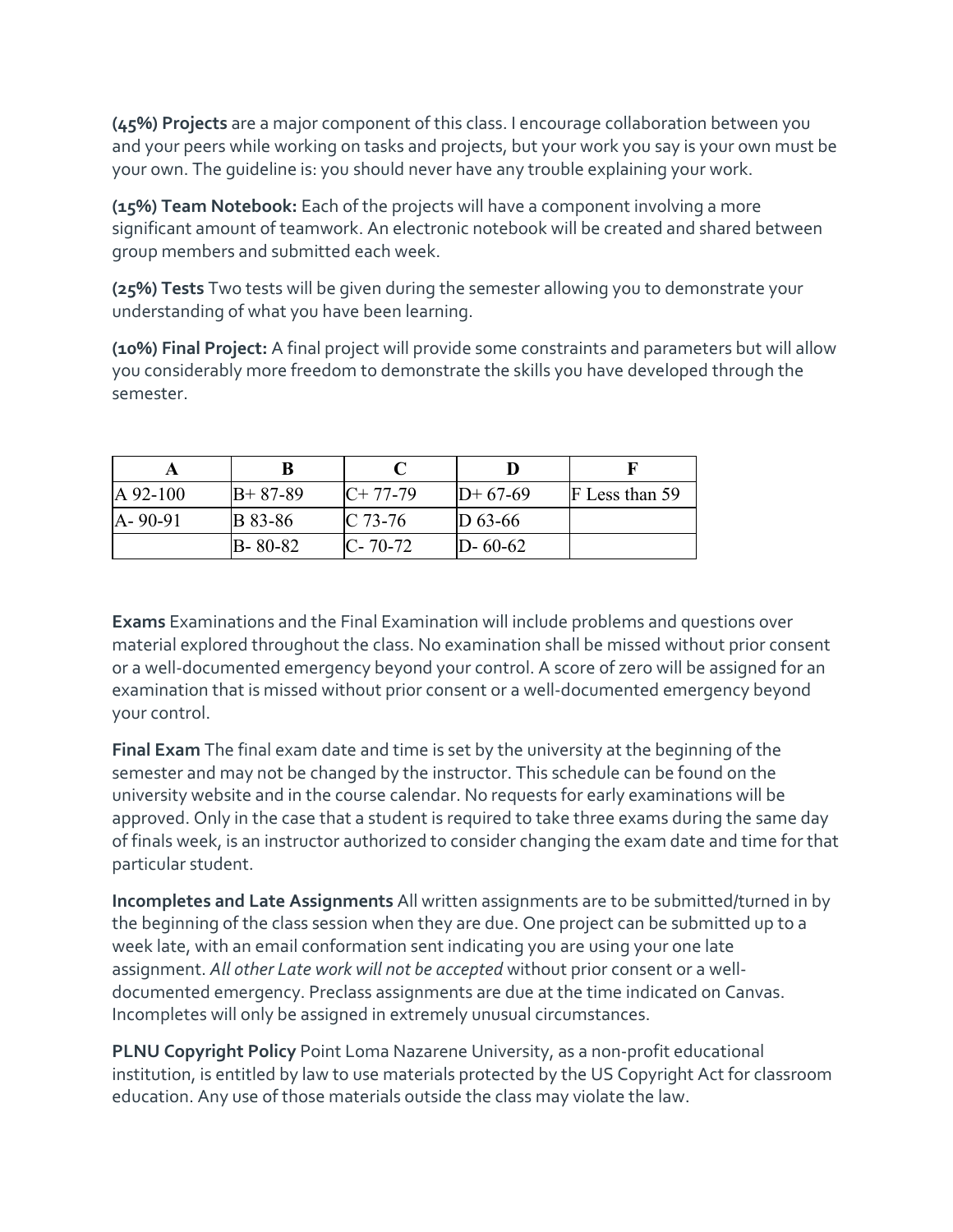**PLNU Academic Honesty Policy** Students should demonstrate academic honesty by doing original work and by giving appropriate credit to the ideas of others. Academic dishonesty is the act of presenting information, ideas, and/or concepts as one's own when in reality they are the results of another person's creativity and effort. A faculty member who believes a situation involving academic dishonesty has been detected may assign a failing grade for that assignment or examination, or, depending on the seriousness of the offense, for the course. Faculty should follow and students may appeal using the procedure in the university Catalog. See [Academic Policies.](http://catalog.pointloma.edu/content.php?catoid=18&navoid=1278) for definitions of kinds of academic dishonesty and for further policy information.

**PLNU Academic Accommodations Policy** PLNU is committed to providing equal opportunity for participation in all its programs, services, and activities. Students with disabilities may request course-related accommodations by contacting the Educational Access Center (EAC), located in the Bond Academic Center ( [EAC@pointloma.edu](mailto:EAC@pointloma.edu) or 619-849-2486). Once a student's eligibility for an accommodation has been determined, the EAC will issue an academic accommodation plan ("AP") to all faculty who teach courses in which the student is enrolled each semester.

PLNU highly recommends that students speak with their professors during the first two weeks of each semester/term about the implementation of their AP in that particular course and/or if they do not wish to utilize some or all of the elements of their AP in that course.

Students who need accommodations for a disability should contact the EAC as early as possible (i.e., ideally before the beginning of the semester) to assure appropriate accommodations can be provided. It is the student's responsibility to make the first contact with the EAC.

**PLNU Attendance and Participation Policy** Attendance is expected at each class session. In the event of an absence you are responsible for the material covered in class and the assignments given that day. Regular and punctual attendance at all classes is considered essential to optimum academic achievement. If the student is absent from more than 10 percent of class meetings, the faculty member can file a written report which may result in deenrollment. If the absences exceed 20 percent, the student may be de-enrolled without notice until the university drop date or, after that date, receive the appropriate grade for their work and participation. See [Academic Policies site.](https://catalog.pointloma.edu/content.php?catoid=46&navoid=2650#Class_Attendance) in the Undergraduate Academic Catalog. If absences exceed these limits but are due to university excused health issues, an exception will be granted.

**Class Enrollment:** It is the student's responsibility to maintain his/her class schedule. Should the need arise to drop this course (personal emergencies, poor performance, etc.), the student has the responsibility to follow through (provided the drop date meets the stated calendar deadline established by the university), not the instructor. Simply ceasing to attend this course or failing to follow through to arrange for a change of registration (drop/add) may easily result in a grade of F on the official transcript.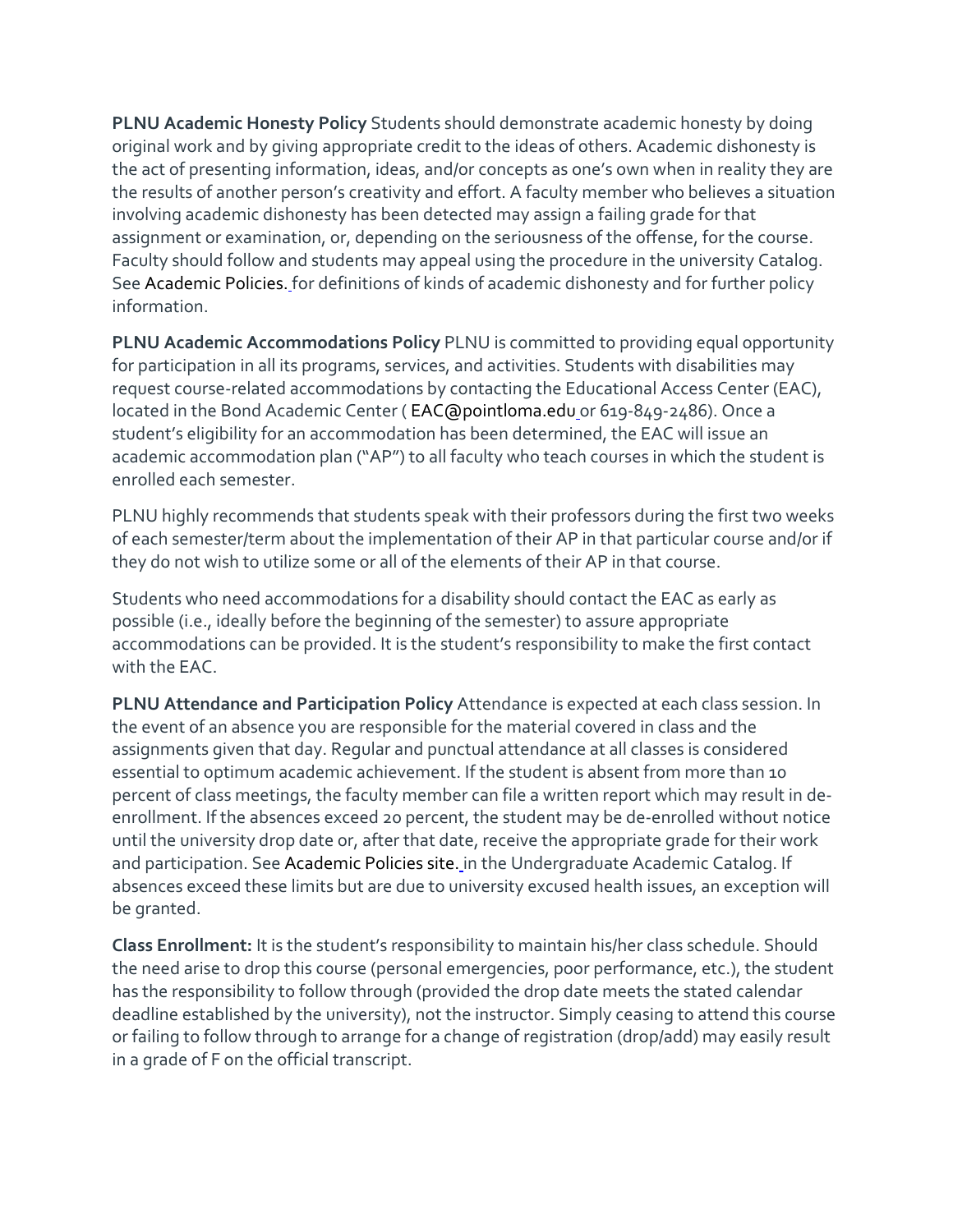**Spiritual Care** Please be aware PLNU strives to be a place where you grow as whole persons. To this end, we provide resources for our students to encounter God and grow in their Christian faith. If students have questions, a desire to meet with the chaplain or have prayer requests you can contact the [Office of Spiritual Development Links to an external site.](https://www.pointloma.edu/offices/spiritual-development)

| Date  | Topic                                    | Project                            | Team    |
|-------|------------------------------------------|------------------------------------|---------|
| 9/02  | Welcome and Introductions & Productivity | Short intro video                  |         |
| 9/07  | Input/Output; Intro to Excel             |                                    |         |
| 9/09  | Input/Output II                          | Excel Project I                    | Team 1  |
| 9/14  | Feedback Loops & Chaotic Behavior        |                                    |         |
| 9/16  | Chaotic Behavior II                      | <b>Excel Project II</b>            | Team 2  |
| 9/21  | Intro to MATLAB; Soft skills I           |                                    |         |
| 9/23  | Soft skills II                           | <b>MATLAB</b> Project 1            | Team 3  |
| 9/28  | <b>Computational Thinking</b>            |                                    |         |
| 9/30  | <b>MATLAB</b> fundamentals               | <b>MATLAB</b> Project 2            | Team 4  |
| 10/05 | Transient & Steady State                 |                                    |         |
| 10/07 | <b>MATLAB</b> fundamentals               | <b>MATLAB</b> Project 3            | Team 5  |
| 10/12 | Monte Carlo; MATLAB                      |                                    |         |
| 10/14 | <b>MATLAB</b>                            | <b>MATLAB</b> Project 4            | Team 6  |
| 10/19 | In class Exam 1                          |                                    |         |
| 10/21 | Wrap up MATLAB                           | <b>MATLAB</b> Project 5            |         |
| 10/26 | Intro to Arduino; Documentation          |                                    |         |
| 10/28 | Documenting your Process                 | Arduino Project 1                  | Team 7  |
| 11/02 | Arduino and Scopes                       |                                    |         |
| 11/04 | Intro to Ethics & Decisions              | Arduino Project 2                  | Team 8  |
| 11/09 | Intro to Engineering Design; Arduino     |                                    |         |
| 11/11 | Arduino Exploration                      | Arduino Project 3                  | Team 9  |
| 11/16 | Creative Thinking; Planning; Arduino     |                                    |         |
| 11/18 | Arduino Exploration                      | Arduino Project 4                  | Team 10 |
| 11/23 | Intro First semester projects            |                                    |         |
| 11/30 | Design Tradeoffs; Work of Projects       | <b>Final Project</b><br>Guidelines |         |
| 12/02 | Projects                                 |                                    |         |

## **Topics and Assignments at a glance:**